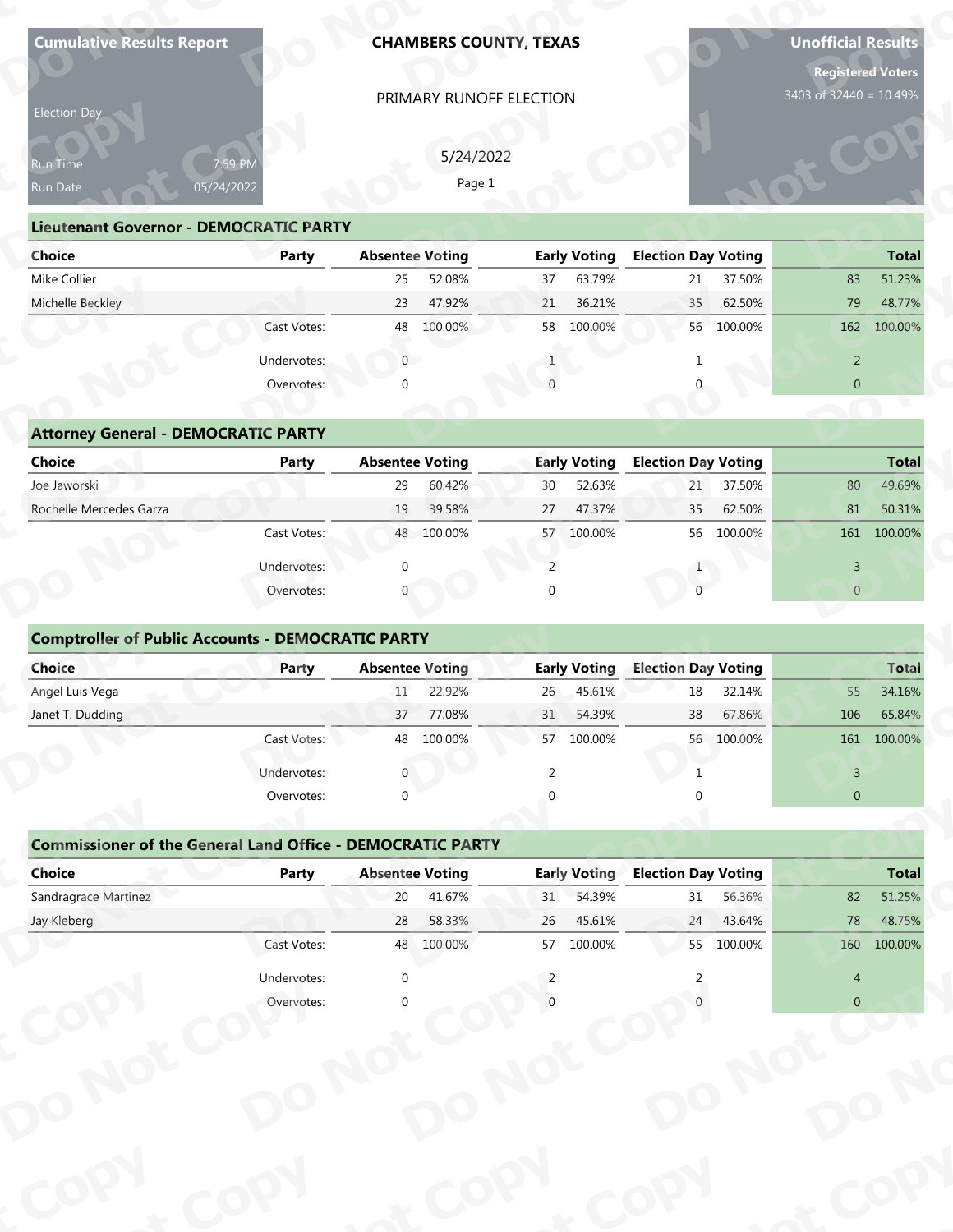| Election Day<br>Run Time<br>Run Date                              | 7:59 PM                   |                |                        |                         | <b>CHAMBERS COUNTY, TEXAS</b> |                            |                  |                        |                                  |  |
|-------------------------------------------------------------------|---------------------------|----------------|------------------------|-------------------------|-------------------------------|----------------------------|------------------|------------------------|----------------------------------|--|
|                                                                   |                           |                |                        | PRIMARY RUNOFF ELECTION |                               |                            |                  |                        |                                  |  |
|                                                                   |                           |                |                        |                         |                               |                            |                  | 3403 of 32440 = 10.49% |                                  |  |
|                                                                   |                           |                | 5/24/2022              |                         |                               |                            |                  |                        |                                  |  |
|                                                                   | 05/24/2022                |                | Page 2                 |                         |                               |                            |                  |                        |                                  |  |
|                                                                   |                           |                |                        |                         |                               |                            |                  |                        |                                  |  |
| <b>Attorney General - REPUBLICAN PARTY</b><br><b>Choice</b>       | <b>Party</b>              |                | <b>Absentee Voting</b> |                         | <b>Early Voting</b>           | <b>Election Day Voting</b> |                  |                        | <b>Total</b>                     |  |
| George P. Bush                                                    |                           | 34             | 39.53%                 | 405                     | 24.71%                        | 386                        | 26.22%           | 825                    | 25.81%                           |  |
| Ken Paxton                                                        |                           | 52             | 60.47%                 | 1,234                   | 75.29%                        | 1,086                      | 73.78%           | 2,372                  | 74.19%                           |  |
|                                                                   | Cast Votes:               |                | 86 100.00%             | 1,639                   | 100.00%                       |                            | 1,472 100.00%    | 3,197                  | 100.00%                          |  |
|                                                                   | Undervotes:               | $\overline{0}$ |                        | 20                      |                               | 22                         |                  | 42                     |                                  |  |
|                                                                   | Overvotes:                |                |                        |                         |                               |                            |                  | $\overline{0}$         |                                  |  |
|                                                                   |                           |                |                        |                         |                               |                            |                  |                        |                                  |  |
| <b>Commissioner of the General Land Office - REPUBLICAN PARTY</b> |                           |                |                        |                         |                               |                            |                  |                        |                                  |  |
| <b>Choice</b>                                                     | <b>Party</b>              |                | <b>Absentee Voting</b> |                         | <b>Early Voting</b>           | <b>Election Day Voting</b> |                  |                        | <b>Total</b>                     |  |
| Tim Westley                                                       |                           | 33             | 40.24%                 | 496                     | 32.46%                        | 481                        | 35.79%           | 1,010                  | 34.19%                           |  |
| Dawn Buckingham                                                   |                           | 49             | 59.76%                 | 1,032                   | 67.54%                        | 863                        | 64.21%           | 1,944                  | 65.81%                           |  |
|                                                                   | Cast Votes:               |                | 82 100.00%             | 1,528                   | 100.00%                       |                            | 1,344 100.00%    | 2,954                  | 100.00%                          |  |
|                                                                   | Undervotes:               |                |                        | 131                     |                               | 150                        |                  | 285                    |                                  |  |
|                                                                   | Overvotes:                |                |                        | $\Omega$                |                               | $\Omega$                   |                  | $\overline{0}$         |                                  |  |
| <b>Railroad Commissioner - REPUBLICAN PARTY</b>                   |                           |                |                        |                         |                               |                            |                  |                        |                                  |  |
|                                                                   |                           |                |                        |                         |                               |                            |                  |                        |                                  |  |
|                                                                   |                           |                |                        |                         |                               |                            |                  |                        |                                  |  |
| Choice                                                            | Party                     |                | <b>Absentee Voting</b> |                         | <b>Early Voting</b>           | <b>Election Day Voting</b> |                  |                        | <b>Total</b>                     |  |
| Wayne Christian<br>Sarah Stogner                                  |                           | 61<br>21       | 74.39%<br>25.61%       | 1,195<br>365            | 76.60%<br>23.40%              | 947<br>453                 | 67.64%<br>32.36% | 2,203<br>839           | 72.42%<br>27.58%                 |  |
|                                                                   | Cast Votes:               |                | 82 100.00%             | 1,560                   | 100.00%                       | 1,400                      | 100.00%          | 3,042                  | 100.00%                          |  |
|                                                                   |                           |                |                        | 99                      |                               | 94                         |                  |                        |                                  |  |
|                                                                   | Undervotes:<br>Overvotes: | $\Omega$       |                        |                         |                               |                            |                  | 197<br>$\pmb{0}$       |                                  |  |
|                                                                   |                           |                |                        |                         |                               |                            |                  |                        |                                  |  |
| State Representative, District No. 23 - REPUBLICAN PARTY          |                           |                |                        |                         |                               |                            |                  |                        |                                  |  |
| <b>Choice</b>                                                     | <b>Party</b>              |                | <b>Absentee Voting</b> |                         | <b>Early Voting</b>           | <b>Election Day Voting</b> |                  |                        |                                  |  |
| Terri Leo-Wilson                                                  |                           | 50             | 58.14%                 | 963                     | 58.58%                        | 836                        | 56.41%           | 1,849                  |                                  |  |
| Patrick Gurski                                                    |                           | 36             | 41.86%                 | 681                     | 41.42%                        | 646                        | 43.59%           | 1,363                  | <b>Total</b><br>57.57%<br>42.43% |  |
|                                                                   | Cast Votes:               |                | 86 100.00%             | 1,644                   | 100.00%                       | 1,482                      | 100.00%          | 3,212                  | 100.00%                          |  |
|                                                                   | Undervotes:<br>Overvotes: | $\mathbf 0$    |                        | 15                      |                               | 12                         |                  | 27<br>$\overline{0}$   |                                  |  |

| <b>Choice</b>                                                     | Party       | <b>Absentee Voting</b> |         |       | <b>Early Voting</b> | <b>Election Day Voting</b> |         |                | <b>Total</b> |
|-------------------------------------------------------------------|-------------|------------------------|---------|-------|---------------------|----------------------------|---------|----------------|--------------|
| George P. Bush                                                    |             | 34                     | 39.53%  | 405   | 24.71%              | 386                        | 26.22%  | 825            | 25.81%       |
| Ken Paxton                                                        |             | 52                     | 60.47%  | 1,234 | 75.29%              | 1,086                      | 73.78%  | 2,372          | 74.19%       |
|                                                                   | Cast Votes: | 86                     | 100.00% | 1,639 | 100.00%             | 1,472                      | 100.00% | 3,197          | 100.00%      |
|                                                                   | Undervotes: | $\overline{0}$         |         | 20    |                     | 22                         |         | 42             |              |
|                                                                   | Overvotes:  | $\mathbf{0}$           |         |       |                     | 0                          |         | $\overline{0}$ |              |
| <b>Commissioner of the General Land Office - REPUBLICAN PARTY</b> |             |                        |         |       |                     |                            |         |                |              |
| Choice                                                            | Party       | <b>Absentee Voting</b> |         |       | <b>Early Voting</b> | <b>Election Day Voting</b> |         |                | <b>Total</b> |
| Tim Westley                                                       |             | 33                     | 40.24%  | 496   | 32.46%              | 481                        | 35.79%  | 1,010          | 34.19%       |
|                                                                   |             |                        |         |       |                     |                            |         |                |              |
| Dawn Buckingham                                                   |             | 49                     | 59.76%  | 1,032 | 67.54%              | 863                        | 64.21%  | 1,944          | 65.81%       |

# **Commissioner of the General Land (**

| Run Time<br>Run Date                                              | 7:59 PM<br>05/24/2022 | 5/24/2022<br>Page 2    |                     |                            |                  |  |
|-------------------------------------------------------------------|-----------------------|------------------------|---------------------|----------------------------|------------------|--|
| <b>Attorney General - REPUBLICAN PARTY</b>                        |                       |                        |                     |                            |                  |  |
| <b>Choice</b>                                                     | Party                 | <b>Absentee Voting</b> | <b>Early Voting</b> | <b>Election Day Voting</b> | <b>Total</b>     |  |
| George P. Bush                                                    |                       | 39.53%<br>34           | 24.71%<br>405       | 386<br>26.22%              | 25.81%<br>825    |  |
| Ken Paxton                                                        |                       | 60.47%<br>52           | 75.29%<br>1,234     | 73.78%<br>1,086            | 2,372<br>74.19%  |  |
|                                                                   | Cast Votes:           | 100.00%<br>86          | 1,639<br>100.00%    | 1,472<br>100.00%           | 3,197<br>100.00% |  |
|                                                                   | Undervotes:           | $\overline{0}$         | 20                  | 22                         | 42               |  |
|                                                                   | Overvotes:            | ∩                      |                     | $\Omega$                   | $\overline{0}$   |  |
|                                                                   |                       |                        |                     |                            |                  |  |
| <b>Commissioner of the General Land Office - REPUBLICAN PARTY</b> |                       |                        |                     |                            |                  |  |
| <b>Choice</b>                                                     | Party                 | <b>Absentee Voting</b> | <b>Early Voting</b> | <b>Election Day Voting</b> | <b>Total</b>     |  |
| Tim Westley                                                       |                       | 40.24%<br>33           | 496<br>32.46%       | 481<br>35.79%              | 34.19%<br>1,010  |  |
| Dawn Buckingham                                                   |                       | 49<br>59.76%           | 1,032<br>67.54%     | 863<br>64.21%              | 1,944<br>65.81%  |  |
|                                                                   | Cast Votes:           | 82 100.00%             | 100.00%<br>1,528    | 1,344<br>100.00%           | 100.00%<br>2,954 |  |
|                                                                   | Undervotes:           |                        | 131                 | 150                        | 285              |  |
|                                                                   | Overvotes:            |                        | $\Omega$            | $\Omega$                   | $\overline{0}$   |  |
|                                                                   |                       |                        |                     |                            |                  |  |
| <b>Railroad Commissioner - REPUBLICAN PARTY</b>                   |                       |                        |                     |                            |                  |  |
| Choice                                                            | Party                 | <b>Absentee Voting</b> | <b>Early Voting</b> | <b>Election Day Voting</b> | <b>Total</b>     |  |
| Wayne Christian                                                   |                       | 74.39%<br>61           | 76.60%<br>1,195     | 947<br>67.64%              | 72.42%<br>2,203  |  |
| Sarah Stogner                                                     |                       | 25.61%<br>21           | 23.40%<br>365       | 32.36%<br>453              | 839<br>27.58%    |  |
|                                                                   | Cast Votes:           | 82 100.00%             | 1,560<br>100.00%    | 100.00%<br>1,400           | 3,042<br>100.00% |  |
|                                                                   |                       |                        |                     |                            |                  |  |

| Election Day                                                      |                       |                        | 5/24/2022              |                 |                     |                            |                |              |              |
|-------------------------------------------------------------------|-----------------------|------------------------|------------------------|-----------------|---------------------|----------------------------|----------------|--------------|--------------|
| Run Time<br>Run Date                                              | 7:59 PM<br>05/24/2022 |                        | Page 2                 |                 |                     |                            |                |              |              |
| <b>Attorney General - REPUBLICAN PARTY</b>                        |                       |                        |                        |                 |                     |                            |                |              |              |
| <b>Choice</b>                                                     | <b>Party</b>          | <b>Absentee Voting</b> |                        |                 | <b>Early Voting</b> | <b>Election Day Voting</b> |                |              | <b>Total</b> |
| George P. Bush                                                    |                       | 34                     | 39.53%                 | 405             | 24.71%              | 386                        | 26.22%         | 825          | 25.81%       |
| Ken Paxton                                                        |                       | 52                     | 60.47%                 | 1,234           | 75.29%              | 1,086                      | 73.78%         | 2,372        | 74.19%       |
|                                                                   | Cast Votes:           | 86                     | 100.00%                | 1,639           | 100.00%             | 1,472                      | 100.00%        | 3,197        | 100.00%      |
|                                                                   | Undervotes:           | $\overline{0}$         |                        | 20              |                     | 22                         |                | 42           |              |
|                                                                   | Overvotes:            | $\Omega$               |                        | $\Omega$        |                     | $\Omega$                   |                | $\mathbf{0}$ |              |
|                                                                   |                       |                        |                        |                 |                     |                            |                |              |              |
| <b>Commissioner of the General Land Office - REPUBLICAN PARTY</b> |                       |                        |                        |                 |                     |                            |                |              |              |
| <b>Choice</b>                                                     | Party                 | <b>Absentee Voting</b> |                        |                 | <b>Early Voting</b> | <b>Election Day Voting</b> |                |              | <b>Total</b> |
| Tim Westley                                                       |                       | 33                     | 40.24%                 | 496             | 32.46%              | 481                        | 35.79%         | 1,010        | 34.19%       |
| Dawn Buckingham                                                   |                       | 49                     | 59.76%                 | 1,032           | 67.54%              | 863                        | 64.21%         | 1,944        | 65.81%       |
|                                                                   | Cast Votes:           |                        | 82 100.00%             | 1,528           | 100.00%             | 1,344                      | 100.00%        | 2,954        | 100.00%      |
|                                                                   | Undervotes:           |                        |                        | 131             |                     | 150                        |                | 285          |              |
|                                                                   | Overvotes:            |                        |                        | $\Omega$        |                     | $\Omega$                   |                | $\Omega$     |              |
|                                                                   |                       |                        |                        |                 |                     |                            |                |              |              |
| <b>Railroad Commissioner - REPUBLICAN PARTY</b>                   |                       |                        |                        |                 |                     |                            |                |              |              |
| Choice                                                            | <b>Party</b>          | <b>Absentee Voting</b> |                        |                 | <b>Early Voting</b> | <b>Election Day Voting</b> |                |              | <b>Total</b> |
| Wayne Christian                                                   |                       | 61                     | 74.39%                 | 1,195           | 76.60%              | 947                        | 67.64%         | 2,203        | 72.42%       |
| Sarah Stogner                                                     |                       | 21                     | 25.61%                 | 365             | 23.40%              | 453                        | 32.36%         | 839          | 27.58%       |
|                                                                   | Cast Votes:           |                        | 82 100.00%             | 1,560           | 100.00%             | 1,400                      | 100.00%        | 3,042        | 100.00%      |
|                                                                   | Undervotes:           |                        |                        | 99              |                     | 94                         |                | 197          |              |
|                                                                   | Overvotes:            | $\Omega$               |                        |                 |                     |                            |                | $\mathbf{0}$ |              |
|                                                                   |                       |                        |                        |                 |                     |                            |                |              |              |
| State Representative, District No. 23 - REPUBLICAN PARTY          |                       |                        |                        |                 |                     |                            |                |              |              |
| Choice                                                            | <b>Party</b>          |                        | <b>Absentee Voting</b> |                 | <b>Early Voting</b> | <b>Election Day Voting</b> |                |              | <b>Total</b> |
| Terri Leo-Wilson                                                  |                       | 50                     | 58.14%                 | 963             | 58.58%              | 836                        | 56.41%         | 1,849        | 57.57%       |
| $D0 +$ rick Curcki                                                |                       | 2C                     | A10CO                  | C <sub>01</sub> | 11100               |                            | $CAC$ $AD E00$ | 12C2         | 12120        |

### **State Representative, District No. 23 - REPUBLICAN PARTY<br>Choice Party Absentee Voting<br>Terri Leo-Wilson 50 58.149 Choice Party Party Absentee Voting Party Party Party Party Party Party Party Absentee Voting <b>Party Party Party Party Party Party** Party Party Party Party Party Party Party Party Party Party Party Party Party Party Terri Leo-Wilson 57.57%<br>Patrick Gurski 36 41.86% 681 41.42% 646 43.59% 1,363 42.43%<br>Cast Votes: 86 100.00% 1,644 100.00% 1,482 100.00% 3,212 100.00% Patrick Gurski 36 41.86% 681 41.42% 646 43.59% 1,363 42.43% Cast Votes: 86 100.00% 1,644 100.00% 1,482 100.00% 3,212 100.00% Undervotes: 0 15 12 27 Overvotes: 0 0 0 0 **ot**  $\overline{\text{O}}$  **p**  $\overline{\text{O}}$ Undervotes:<br>
Overvotes: **Pat otp**<br> **o**<br> **o**<br> **o**<br> **o**  $\begin{array}{c} 15 \\ 0 \end{array}$ **p o**<br>**or** Votes Absentee **<sup>p</sup> y Cast ot <sup>o</sup>** FINIMARTY<br> **Bigge 2**<br> **Absentee Voting Early**<br> **Bigge 2**<br> **Bigge 2**<br> **Bigge 2**<br> **Bigge 2**<br> **Example 2**<br> **Bigge 2**<br> **Example 2**<br> **Example 10**<br> **Example 2**<br> **Example 10**<br> **Example 2**<br> **Example 10**<br> **Bigge 10000%**<br> **Example 1 o y P py Railroad Commissioner - REPUBLICAN P<br>
Choice**<br>
Wayne Christian<br>
Sarah Stogner<br>
Cast Votes<br>
Undervotes<br>
Overvotes<br>
Overvotes<br> **State Representative, District No. 23 - F<br>
Choice**<br>
Party<br>
Terri Leo-Wilson<br>
Patrick Gurski<br>
Ca **Attorney General - REPUBLICAN PARTY**<br>
Choice Paush<br>
Ken Paxton<br>
Ken Paxton<br>
Cast Votes<br>
Undervotes<br>
Commissioner of the General Land Offic<br>
Choice Party<br>
Dawn Buckingham<br>
Cast Votes<br>
Undervotes<br>
Railroad Commissioner - RE Date of the Channel State of the Channel State of the Channel State of the Pattern Pattern Pattern Pattern Pattern Pattern Pattern Pattern Pattern Pattern Pattern Pattern Pattern Pattern Pattern Pattern Pattern Pattern Pat **Choice**<br> **Pawn Buckingham**<br> **Railroad Commissione<br>
Choice**<br> **Parah Stogner<br>
State Representative,<br>
Choice<br>
Perri Leo-Wilson<br>
Patrick Gurski** State Representative, District No. 23 - F<br>
Choice Party<br>
Terri Leo-Wilson Patrick Gurski **Early Voting**<br>963 58.58% 681 Representative, District No. 23 - Representative, District No. 23 - Representative<br>Party<br>Burski<br>Cast Votes<br>Divervotes<br>Divervotes<br>Divervotes **Absentee Voting Early Voting Election Day V<br>
61 74.39% 1,195 76.60% 947 (<br>
21 25.61% 365 23.40% 453 3<br>
82 100.00% 1,560 100.00% 1,400 10<br>
4 99 94<br>
0 0 0 0<br>
<b>BLICAN PARTY**<br>
Absentee Voting Early Voting Election Day V<br>
50 5 **P** Early Voting<br>
963 58.58% Blection Day V<br>
681 41.42% 646<br>
1,644 100.00% 1,482 10<br>
15 12<br>
0<br>
0  $\epsilon^{\text{cop}}$ 1,472 100.0076<br>
22<br>
0<br> **1 Day Voting**<br>
481 35.79%<br>
863 64.21%<br>
483 37.9%<br>
150<br>
0<br> **1 Day Voting**<br>
947 67.64%<br>
453 32.36%<br>
400 100.00%<br>
94<br>
0<br> **1 Day Voting**<br>
40<br>
0<br> **10.000**<br>
94<br>
0<br>
0<br>
0<br>
100.000%<br>
94<br>
0<br>
0<br>
0<br>
0<br>
0<br>
0<br>
0<br> **ot opy**  $\frac{6}{6}$  41.86%<br> **100.00%**  $\frac{4\%}{6\%}$ <br>  $\frac{6\%}{0\%}$  1 **Formulation 1997**<br>
Formulation 2,203 72.42%<br>
Based 2,203 72.42%<br>
Based 27.58%<br>
Based 27.58%<br>
Based 3,042 100.00%<br>
197<br> **Pormulation 197**<br> **Pormulation 1.849 57.57%<br>
43.59%<br>
1.363 42.43%<br>
27<br>
00.00%<br>
27<br>
0 oand the Contract of the Contract of the Contract of the Contract of the Contract of the Contract of the Contract of the Contract of the Contract of the Contract of the Contract of the Contract of the Contract of the Contr pection Day Voting**<br>
386 26.22%<br>
1.086 73.78%<br>
1.086 73.78%<br>
1.472 100.00%<br>
22<br>
42<br>
0<br> **pection Day Voting**<br>
481 35.79%<br>
1.010 34.19%<br>
863 64.21%<br>
1.944 100.00%<br>
1.944 100.00%<br>
1.50<br>
2.954 100.00%<br>
1.50<br>
2.85<br>
0<br> **pection Cot op Total**<br>1,849 57.57%<br>1,363 42.43%<br>3,212 100.00% **Dollary Voting 18 1849<br>
<b>Dollary Voting 1849**<br> **Dollary 1849**<br> **Dollary 1849**<br> **Dollary 1849**<br> **Dollary 1849**<br> **Dollary 1849**<br> **Dollary 1849**<br> **Dollary 1849**<br> **Dollary 1849**<br> **Dollary 1849**<br> **Dollary 1849**<br> **Dollary 1849**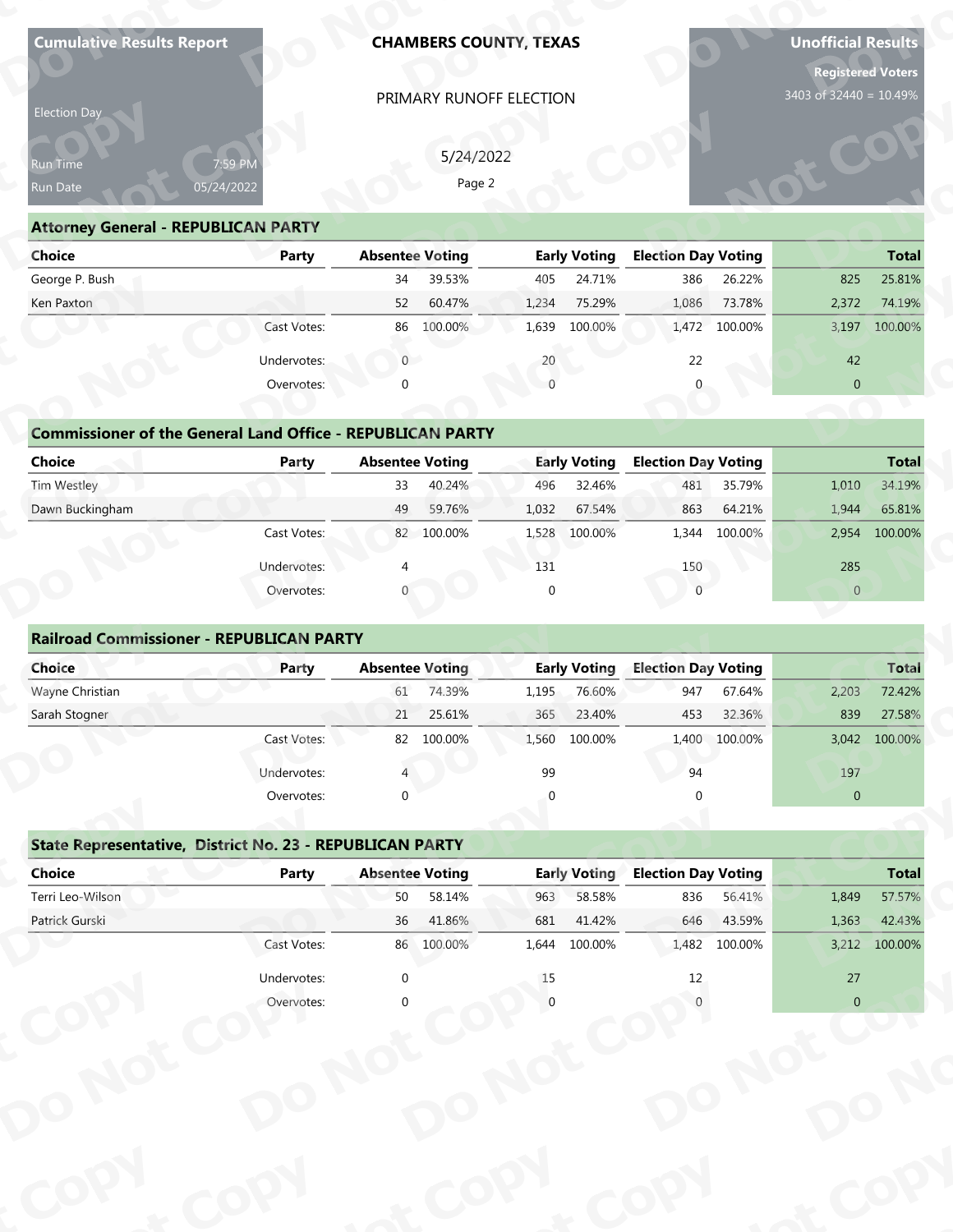| PRIMARY RUNOFF ELECTION<br>Election Day                                                                                                                            |         | <b>Registered Voters</b><br>3403 of 32440 = 10.49% | <b>Unofficial Results</b> |
|--------------------------------------------------------------------------------------------------------------------------------------------------------------------|---------|----------------------------------------------------|---------------------------|
|                                                                                                                                                                    |         |                                                    |                           |
|                                                                                                                                                                    |         |                                                    |                           |
| 5/24/2022<br>Run Time<br>7:59 PM                                                                                                                                   |         |                                                    |                           |
| Page 3<br>05/24/2022<br>Run Date                                                                                                                                   |         |                                                    |                           |
| <b>Precinct Chair, Precinct 2 - REPUBLICAN PARTY</b>                                                                                                               |         |                                                    |                           |
| <b>Early Voting</b><br><b>Election Day Voting</b><br><b>Choice</b><br><b>Absentee Voting</b><br>Party                                                              |         |                                                    | <b>Total</b>              |
| Saree Nash<br>0.00%<br>25.53%<br>$\overline{0}$<br>12<br>$\overline{7}$                                                                                            | 20.00%  | 19                                                 | 22.62%                    |
| Wendy Copeland<br>2 100.00%<br>35<br>74.47%<br>28                                                                                                                  | 80.00%  | 65                                                 | 77.38%                    |
| Cast Votes:<br>2 100.00%<br>47<br>100.00%<br>35                                                                                                                    | 100.00% |                                                    | 84 100.00%                |
| $\overline{0}$<br>Undervotes:                                                                                                                                      |         | 9                                                  |                           |
| Overvotes:<br>∩                                                                                                                                                    |         | $\overline{0}$                                     |                           |
| <b>Precinct Chair, Precinct 4 - REPUBLICAN PARTY</b>                                                                                                               |         |                                                    |                           |
| <b>Choice</b><br><b>Absentee Voting</b><br><b>Early Voting</b><br><b>Election Day Voting</b><br><b>Party</b>                                                       |         |                                                    | <b>Total</b>              |
| Steve Villemez<br>$\overline{2}$<br>25.00%<br>81<br>37.85%<br>72                                                                                                   | 36.36%  | 155                                                | 36.90%                    |
| Calyn Copeland Wesson<br>6 75.00%<br>62.15%<br>133<br>126                                                                                                          | 63.64%  | 265                                                | 63.10%                    |
| Cast Votes:<br>214 100.00%<br>8 100.00%<br>198                                                                                                                     | 100.00% | 420                                                | 100.00%                   |
| 39<br>Undervotes:<br>2<br>41                                                                                                                                       |         | 82                                                 |                           |
| $\Omega$<br>$\Omega$<br>Overvotes:                                                                                                                                 |         | $\overline{0}$                                     |                           |
| Precinct Chair, Precinct 6 - REPUBLICAN PARTY<br><b>Absentee Voting</b><br><b>Election Day Voting</b><br>Choice<br>Party<br><b>Early Voting</b>                    |         |                                                    | Total                     |
| Kevin Foltz<br>16.67%<br>35.77%<br>26<br>$\mathbf{1}$<br>49                                                                                                        | 26.26%  | 76                                                 | 31.40%                    |
| Lauren Van Deventer<br>83.33%<br>88<br>64.23%<br>73<br>5 <sub>1</sub>                                                                                              | 73.74%  | 166                                                | 68.60%                    |
| Cast Votes:<br>6 100.00%<br>137<br>100.00%<br>99                                                                                                                   | 100.00% |                                                    | 242 100.00%               |
| Undervotes:                                                                                                                                                        |         | $8\phantom{.}$                                     |                           |
| Overvotes:<br>$\Omega$                                                                                                                                             |         | $\overline{0}$                                     |                           |
|                                                                                                                                                                    |         |                                                    |                           |
| <b>Precinct Chair, Precinct 7 - REPUBLICAN PARTY</b>                                                                                                               |         |                                                    |                           |
| <b>Election Day Voting</b><br><b>Choice</b><br><b>Absentee Voting</b><br><b>Early Voting</b><br><b>Party</b><br>Jeffrey Jenkins<br>2 100.00%<br>77.00%<br>82<br>77 | 71.30%  | 161                                                | <b>Total</b><br>74.19%    |
|                                                                                                                                                                    | 28.70%  | 56                                                 | 25.81%                    |
|                                                                                                                                                                    | 100.00% |                                                    | 217 100.00%               |
| Sonja Moore<br>0.00%<br>$\overline{0}$<br>23.00%<br>33<br>23<br>Cast Votes:<br>2 100.00%<br>100<br>100.00%<br>115                                                  |         |                                                    |                           |
| Undervotes:<br>$\mathbf 0$                                                                                                                                         |         | $11\,$                                             |                           |

| Election Day                                         |              |                        |                     |                            |                |
|------------------------------------------------------|--------------|------------------------|---------------------|----------------------------|----------------|
| Run Time                                             | 7:59 PM      | 5/24/2022              |                     |                            |                |
| Run Date                                             | 05/24/2022   | Page 3                 |                     |                            |                |
| <b>Precinct Chair, Precinct 2 - REPUBLICAN PARTY</b> |              |                        |                     |                            |                |
| Choice                                               | <b>Party</b> | <b>Absentee Voting</b> | <b>Early Voting</b> | <b>Election Day Voting</b> | <b>Total</b>   |
| Saree Nash                                           |              | 0.00%<br>$\mathbf 0$   | 25.53%<br>12        | 20.00%<br>$\overline{7}$   | 22.62%<br>19   |
| Wendy Copeland                                       |              | 2 100.00%              | 35<br>74.47%        | 28<br>80.00%               | 77.38%<br>65   |
|                                                      | Cast Votes:  | 2 100.00%              | 47<br>100.00%       | 35<br>100.00%              | 100.00%<br>84  |
|                                                      | Undervotes:  | $\overline{0}$         |                     |                            | 9              |
|                                                      | Overvotes:   | $\Omega$               |                     |                            | $\overline{0}$ |
|                                                      |              |                        |                     |                            |                |
| <b>Precinct Chair, Precinct 4 - REPUBLICAN PARTY</b> |              |                        |                     |                            |                |
| Choice                                               | Party        | <b>Absentee Voting</b> | <b>Early Voting</b> | <b>Election Day Voting</b> | <b>Total</b>   |
| Steve Villemez                                       |              | 25.00%<br>$2^{\circ}$  | 37.85%<br>81        | 36.36%<br>72               | 36.90%<br>155  |
| Calyn Copeland Wesson                                |              | 75.00%<br>6            | 133<br>62.15%       | 126<br>63.64%              | 265<br>63.10%  |
|                                                      | Cast Votes:  | 8 100.00%              | 214 100.00%         | 198<br>100.00%             | 420<br>100.00% |
|                                                      | Undervotes:  | $\mathcal{P}$          | 39                  | 41                         | 82             |
|                                                      | Overvotes:   |                        | $\Omega$            | $\Omega$                   | $\overline{0}$ |
|                                                      |              |                        |                     |                            |                |
| Precinct Chair, Precinct 6 - REPUBLICAN PARTY        |              |                        |                     |                            |                |
| Choice                                               | Party        | <b>Absentee Voting</b> | <b>Early Voting</b> | <b>Election Day Voting</b> | <b>Total</b>   |
| Kevin Foltz                                          |              | 16.67%<br>$\mathbf{1}$ | 35.77%<br>49        | 26.26%<br>26               | 31.40%<br>76   |
| Lauren Van Deventer                                  |              | 83.33%<br>5            | 88<br>64.23%        | 73<br>73.74%               | 68.60%<br>166  |
|                                                      | Cast Votes:  | 6 100.00%              | 100.00%<br>137      | 99<br>100.00%              | 242<br>100.00% |
|                                                      | Undervotes:  | $\mathbf 0$            | 4                   |                            | $\bf 8$        |
|                                                      | Overvotes:   | $\Omega$               |                     |                            | $\overline{0}$ |
|                                                      |              |                        |                     |                            |                |
| <b>Precinct Chair, Precinct 7 - REPUBLICAN PARTY</b> |              |                        |                     |                            |                |
| Choice                                               | <b>Party</b> | <b>Absentee Voting</b> | <b>Early Voting</b> | <b>Election Day Voting</b> | <b>Total</b>   |
| Jeffrey Jenkins                                      |              | 2 100.00%              | 77.00%<br>77        | 71.30%<br>82               | 74.19%<br>161  |
| Conis                                                |              | 0.000<br>$\cap$        | วว<br>VOUU CC       | 22<br>20.700/              | E C<br>2E010/  |

# **Drecinct Chair, Precinct 4 - REPUBLI**

| Saree Nash                                           |              | 0.00%<br>$\mathbf{0}$  | 25.53%<br>12        | 20.00%<br>$\overline{7}$   | 22.62%<br>19   |
|------------------------------------------------------|--------------|------------------------|---------------------|----------------------------|----------------|
| Wendy Copeland                                       |              | 2 100.00%              | 74.47%<br>35        | 80.00%<br>28               | 65<br>77.38%   |
|                                                      | Cast Votes:  | 100.00%                | 47<br>100.00%       | 35 100.00%                 | 84 100.00%     |
|                                                      | Undervotes:  | $\overline{0}$         |                     |                            | 9              |
|                                                      | Overvotes:   | $\mathbf 0$            |                     | $\Omega$                   | $\overline{0}$ |
|                                                      |              |                        |                     |                            |                |
| <b>Precinct Chair, Precinct 4 - REPUBLICAN PARTY</b> |              |                        |                     |                            |                |
| <b>Choice</b>                                        | <b>Party</b> | <b>Absentee Voting</b> | <b>Early Voting</b> | <b>Election Day Voting</b> | <b>Total</b>   |
| Steve Villemez                                       |              | 2<br>25.00%            | 37.85%<br>81        | 36.36%<br>72               | 155<br>36.90%  |
| Calyn Copeland Wesson                                |              | 75.00%<br>6            | 62.15%<br>133       | 126<br>63.64%              | 265<br>63.10%  |
|                                                      | Cast Votes:  | 8 100.00%              | 100.00%<br>214      | 100.00%<br>198             | 420<br>100.00% |
|                                                      | Undervotes:  | $\overline{2}$         | 39                  | 41                         | 82             |
|                                                      | Overvotes:   | 0                      | $\mathbf 0$         | $\mathbf{0}$               | $\overline{0}$ |
|                                                      |              |                        |                     |                            |                |
| <b>Precinct Chair, Precinct 6 - REPUBLICAN PARTY</b> |              |                        |                     |                            |                |
| Choice                                               | Party        | <b>Absentee Voting</b> | <b>Early Voting</b> | <b>Election Day Voting</b> | <b>Total</b>   |
| Kevin Foltz                                          |              | 16.67%                 | 35.77%<br>49        | 26.26%<br>26               | 76<br>31.40%   |
| Lauren Van Deventer                                  |              | 83.33%<br>5            | 64.23%<br>88        | 73.74%<br>73               | 166<br>68.60%  |
|                                                      | Cast Votes:  | 6 100.00%              | 137<br>100.00%      | 99 100.00%                 | 100.00%<br>242 |
|                                                      |              |                        |                     |                            |                |

| <b>Choice</b>                                        | Party        | <b>Absentee Voting</b> |                                  |             | Early Voting        | <b>Election Day Voting</b> |         |                | Total          |
|------------------------------------------------------|--------------|------------------------|----------------------------------|-------------|---------------------|----------------------------|---------|----------------|----------------|
| Steve Villemez                                       |              | $2^{\circ}$            | 25.00%                           | 81          | 37.85%              | 72                         | 36.36%  | 155            | 36.90%         |
| Calyn Copeland Wesson                                |              | 6                      | 75.00%                           | 133         | 62.15%              | 126                        | 63.64%  | 265            | 63.10%         |
|                                                      | Cast Votes:  |                        | 8 100.00%                        | 214         | 100.00%             | 198                        | 100.00% | 420            | 100.00%        |
|                                                      | Undervotes:  | $\mathcal{P}$          |                                  | 39          |                     | 41                         |         | 82             |                |
|                                                      | Overvotes:   |                        |                                  | $\mathbf 0$ |                     | $\mathbf{0}$               |         | $\overline{0}$ |                |
|                                                      |              |                        |                                  |             |                     |                            |         |                |                |
| <b>Precinct Chair, Precinct 6 - REPUBLICAN PARTY</b> |              |                        |                                  |             |                     |                            |         |                |                |
| Choice                                               | Party        | <b>Absentee Voting</b> |                                  |             | <b>Early Voting</b> | <b>Election Day Voting</b> |         |                | <b>Total</b>   |
| Kevin Foltz                                          |              |                        | 16.67%                           | 49          | 35.77%              | 26                         | 26.26%  | 76             | 31.40%         |
| Lauren Van Deventer                                  |              | 5 <sup>7</sup>         | 83.33%                           | 88          | 64.23%              | 73                         | 73.74%  | 166            | 68.60%         |
|                                                      | Cast Votes:  |                        | 6 100.00%                        | 137         | 100.00%             | 99                         | 100.00% | 242            | 100.00%        |
|                                                      | Undervotes:  |                        |                                  |             |                     |                            |         | 8              |                |
|                                                      | Overvotes:   | $\Omega$               |                                  | $\Omega$    |                     |                            |         | $\mathbf{0}$   |                |
|                                                      |              |                        |                                  |             |                     |                            |         |                |                |
| <b>Precinct Chair, Precinct 7 - REPUBLICAN PARTY</b> |              |                        |                                  |             |                     |                            |         |                |                |
| <b>Choice</b>                                        | <b>Party</b> | <b>Absentee Voting</b> |                                  |             | <b>Early Voting</b> | <b>Election Day Voting</b> |         |                | <b>Total</b>   |
| Jeffrey Jenkins                                      |              |                        | 2 100.00%                        | 77          | 77.00%              | 82                         | 71.30%  | 161            | 74.19%         |
| Conia Moore                                          |              | $\cap$                 | $\Omega$ $\Omega$ <sup>o</sup> / | າາ          | 22 UUOS             | 22                         | 20 700/ | 56             | <b>OL 010/</b> |

### **Precinct Chair, Precinct 7 - REPUBLICAN PARTY<br>Choice Party Party Ab<br>Jeffrev Jenkins Choice Precinct Chair, Precinct 7 - REPUBLICAN PARTY**<br> **Choice** Party Absentee Voting **Election Day Voting** Jeffrey Jenkins 2 100.00% 77 77.00% 82 71.30% 161 74.19% Sonja Moore 0 0.00% 23 23.00% 33 28.70% 56 25.81% Cast Votes: 2 100.00% 100 100.00% 115 100.00% 217 100.00% Undervotes: 0 3 8 11 Overvotes: 0 0 0 0 **ot**  $\overline{\text{O}}$  **p**  $\overline{\text{O}}$ **y**<br>byervotes **D otP**<br> **p**<br> **p**<br> **p**<br> **p**  $\begin{bmatrix} 3 \\ 0 \end{bmatrix}$ **py o**<br>**or** Votes **the vertex vertex of the vertex vertex vertex vertex vertex vertex vertex vertex vertex vertex vertex vertex vertex vertex vertex vertex vertex vertex vertex vertex vertex vertex vertex vertex vertex vertex vertex vertex y Cast** Absentee **ot <sup>o</sup> PARTY**<br> **Absentee Voting**<br> **EXECUTE:**<br> **Absentee Voting**<br> **EXECUTE:**<br> **PARTY**<br> **BARTY**<br> **BARTY**<br> **BARTY**<br> **BARTY**<br> **BARTY**<br> **BARTY**<br> **BARTY**<br> **BARTY**<br> **BARTY**<br> **BARTY**<br> **BARTY**<br> **BARTY**<br> **BARTY**<br> **BARTY**<br> **BARTY**<br> **BARTY o y P py Precinct Chair, Precinct 6 - REPUBLICAN<br>
Choice**<br>
Revin Foltz<br>
Lauren Van Deventer<br>
Cast Votes<br>
Undervotes<br>
Overvotes<br> **Precinct Chair, Precinct 7 - REPUBLICAN<br>
Choice**<br>
Party<br>
Jeffrey Jenkins<br>
Sonja Moore<br>
Cast Votes<br>
Un **Precinct Chair, Precinct 2 - REPUBLICAN**<br>
Saree Nash<br>
Wendy Copeland<br>
Wendy Copeland<br>
Cast Votes<br>
Undervotes<br>
Overvotes<br>
Precinct Chair, Precinct 4 - REPUBLICAN<br>
Colvey Villemez<br>
Calyn Copeland Wesson<br>
Cast Votes<br>
Undervo **call**<br> **ch**<br> **ch**<br> **ch**<br> **ch**<br> **ch**<br> **ch**<br> **ch**<br> **ch**<br> **ch**<br> **ch**<br> **ch**<br> **ch Choice**<br>
Steve Villemez<br>
Calyn Copeland Wesson<br> **Precinct Chair, Precinc<br>
Choice<br>
Alexander Van Deventer<br>
Precinct Chair, Precinc<br>
Choice<br>
Effrey Jenkins<br>
Sonja Moore<br>
Alexander Van Deventer<br>
Sonja Moore Precinct Chair, Precinct 7 - REPUBLICAN**<br> **Choice**<br> *Jeffrey Jenkins* Sonja Moore Jeffrey Jenkins **Early Voting**<br>77 77.00%<br>23 23.00% Party<br>
Party<br>
Party<br>
Didervotes<br>
Undervotes<br>
Undervotes<br>
Overvotes<br>
Overvotes<br>
Party<br>
Overvotes<br>
Overvotes<br>
Overvotes<br>
Overvotes<br>
Overvotes<br>
Overvotes<br>
Overvotes<br>
Overvotes<br>
Overvotes<br>
Overvotes<br>
Overvotes<br>
Overvotes<br>
Over **pyoCo yot pypy**  $\epsilon^{\text{cop}}$ **yot outburned as a control of the control of the control of the control of the control of the control of the control of the control of the control of the control of the control of the control of the control of the control of Do** $\frac{0\%}{0\%}$ **For Total**<br>
26.26%<br>
75 31.40%<br>
76 31.40%<br>
76 31.40%<br>
26 68.60%<br>
242 100.00%<br>
8<br>
0<br> **Poting<br>
71.30%<br>
71.30%<br>
71.30%<br>
26 25.81%<br>
27 100.00%<br>
217 100.00%<br>
11<br>
0<br>
217 100.00%<br>
11<br>
0 oyouting**<br> **kg**<br> **youting**<br> **youting**<br> **youting**<br> **youting**<br> **youting**<br> **youting**<br> **youting**<br> **youting**<br> **youting**<br> **youting**<br> **youting**<br> **youting**<br> **youting**<br> **youting**<br> **youting**<br> **youting**<br> **youting**<br> **youting**<br> **youtin pyD N o Cot op Total**<br>161 74.19%<br>56 25.81%<br>217 100.00% **py Dollary Voting 161 74.19%<br>
82 71.30% 161 74.19%<br>
33 28.70% 56 25.81%<br>
115 100.00% 217 100.00%**